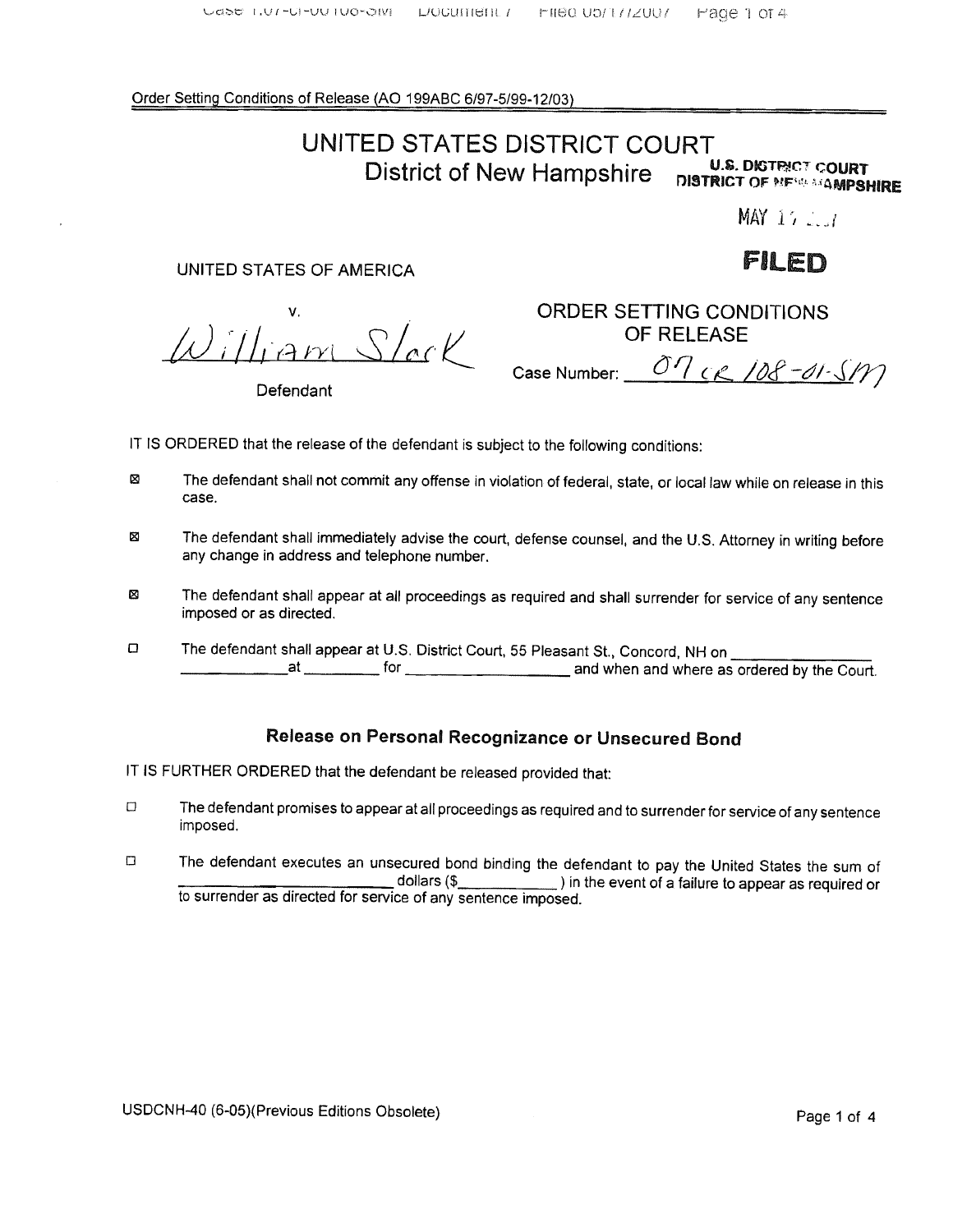#### Order Setting Conditions of Release (AO 199ABC 6/97-5/99-12/03)

## **Additional Conditions of Release**

Upon finding that release by one of the above methods will not by itself reasonably assure the appearance of the defendant and the safety of other persons and the community, it is FURTHER ORDERED that the release of the defendant is subject to the conditions marked below:

 $\Box$ The defendant is placed in the custody of:

| $\sim$ |
|--------|
| ·eı.   |

who agrees (a) to supervise the defendant in accordance with all the conditions of release, (b) to use every effort to assure the appearance of the defendant at all scheduled court proceedings, and (c) to notify the court immediately in the event the defendant violates any conditions of release or disappears.

|    | Signed:                                                                                                                                                                                                                                                                                                                                                                                                      |  |
|----|--------------------------------------------------------------------------------------------------------------------------------------------------------------------------------------------------------------------------------------------------------------------------------------------------------------------------------------------------------------------------------------------------------------|--|
|    | Custodian or Proxy                                                                                                                                                                                                                                                                                                                                                                                           |  |
| ाय | he⊈efendant shall:<br>$\mathbb{Z}$ report on a regular basis to the supervising officer.<br>Maintain or actively seek employment.<br>Defrain from possessing a firearm, destructive device, or other dangerous weapons.<br>a surrender any firearm(s) to Clerk, U.S. District Court, 55 Pleasant St., Concord, NH.<br>El Surrender any passport to Clerk, U.S. District Court, 55 Pleasant St., Concord, NH. |  |
|    | obtain no passport.                                                                                                                                                                                                                                                                                                                                                                                          |  |
|    | submit to any method of testing required by the pretrial services office or the supervising officer for determining whether the defendant is using a premising a substant of Such methods may be used with random<br>frequency and include urine testing, the wearing of a sweat patch, a remote alcohol testing system, and/or any<br>form of prohibited substance screening or testing.                    |  |
|    | refrain from obstructing or attempting to obstruct or tamper, in any fashion, with the efficiency and accuracy                                                                                                                                                                                                                                                                                               |  |
|    | of any prohibited substance testing or electronic monitoring which is (are) required as a condition(s) of release.<br>participate in a program of inpatient or outpatient substance abuse therapy and counseling if deemed<br>advisable by the pretrial services office or supervising officer.                                                                                                              |  |
|    | □ defendant detained until he/she can be released directly into an inpatient treatment facility.                                                                                                                                                                                                                                                                                                             |  |
|    | B restrict travel to the State(s) of New Hampshire & Was Sachusally<br>Any other<br>travel must be pre-approved by the pretrial services office or the supervising officer.                                                                                                                                                                                                                                  |  |
|    | □ avoid all contact, directly or indirectly, with any persons who are or who may become a victim or potential<br>witness in the subject investigation or prosecution, including but not limited to:                                                                                                                                                                                                          |  |
|    | D have no unsupervised contact with any minor children.<br>$\mathbb Z$ refrain from $\mathbb Z$ any $[\mathbb V]$ excessive use of alcohol.<br>participate in the following home confinement program components and abide by all the requirements of the<br>program:                                                                                                                                         |  |
|    | Curfew: You are restricted to your residence every day [ ] from<br>$\Box$<br>to to<br>or<br>[ ] as directed by the pretrial services office or supervision officer, or                                                                                                                                                                                                                                       |  |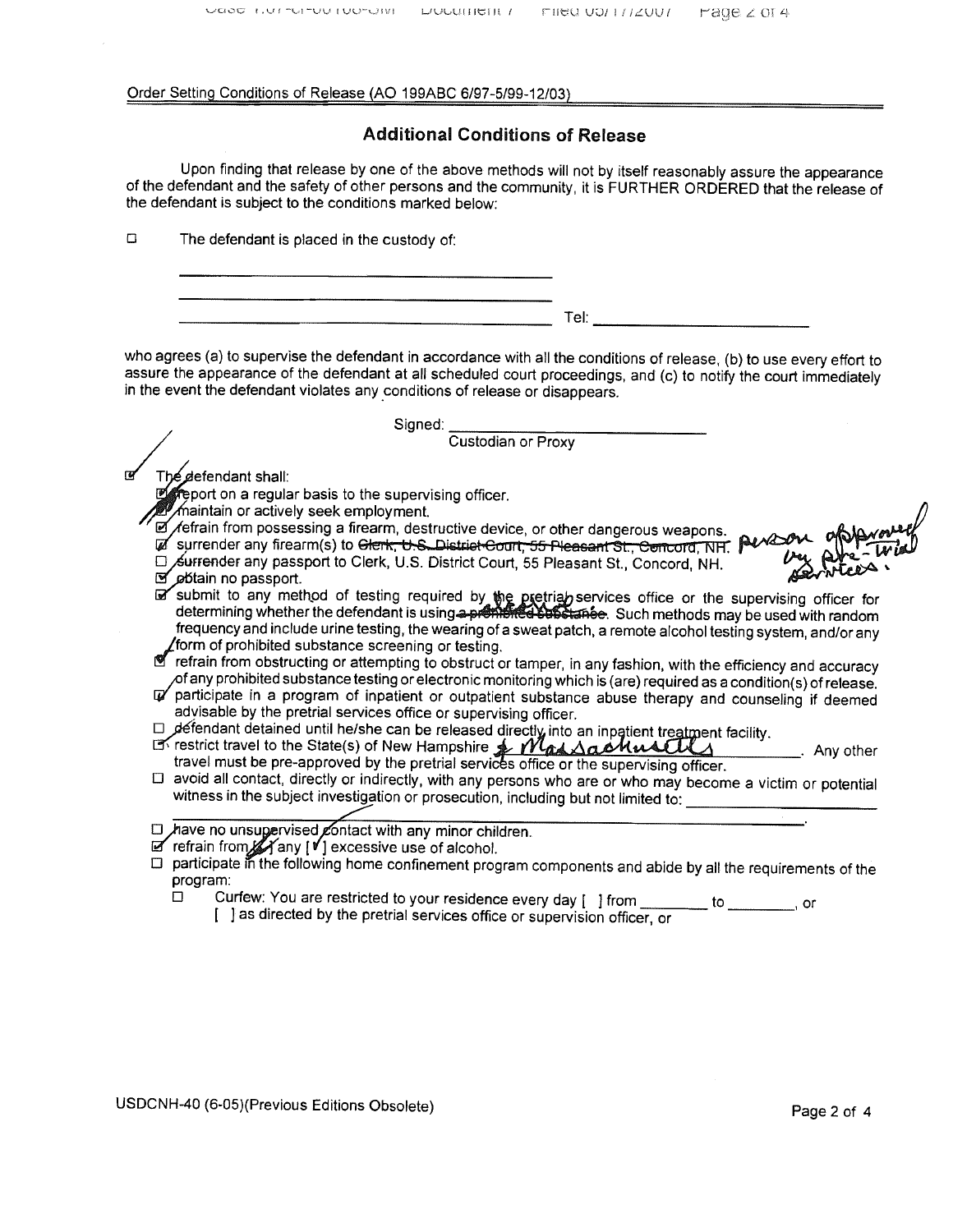#### Order Setting Conditions of Release (AO 199ABC 6/97-5/99-12/03)

- Home Detention: You are restricted to your residence at all times except for employment; education;  $\Box$ religious services; medical, substance abuse, or mental health treatment; attorney visits; court appearances; court-ordered obligations; or other activities as pre-approved by the pretrial services office or supervising officer; or
- Home Incarceration. You are restricted to your residence at all times except for medical needs or  $\Box$ treatment, religious services, and court appearances pre-approved by the pretrial services office or supervising officer.
- $\Box$ the home confinement program will include electronic monitoring or other location verification system. You shall pay all or part of the cost of the program based upon your abilty to pay as determined by the pretrial services office or supervising officer.
- refrain from use or unlawful possession of a narcotic drug or other controlled substances defined in 21 U. S. C. § 802, unless prescribed by a licensed medical practitioner.
- $\Box$  undergo medical or psychiatric treatment and/or remain in an institution as follows:
- $\Box$  execute a bond or an agreement to forfeit upon failing to appear as required, the following sum of money or designated property:
- $\Box$  post with the court the following indicia of ownership of the above-described property, or the following amount or percentage of the above-described money:
- $\Box$  execute a bail bond with solvent sureties in the amount of \$
	- after being released each (week)day as of for employment, schooling or the following limited purpose(s)
- $\Box$  maintain or commence an education program.
- $\Box$  maintain residence at a halfway house or community corrections center, as deemed necessary by the pretrial services office or supervising officer.
- CBreport as soon as possible , to the pretrial services offce or supervising offcer any contact with any law enforcement personnel, including, but not limited to, any arrest, questioning or traffic stop

IE Other.

Advice of Penalties and Sanctions

#### TO THE DEFENDANT:

YOU ARE ADVISED OF THE FOLLOWING PENALTIES AND SANCTIONS:

A violation of any of the foregoing conditions of release may result in the immediate issuance of a warrant for your arrest, a revocation of release, an order of detention, and a prosecution for contempt of court and could result in a term of imprisonment, a fine, or both.

The commission of a federal offense while on pre-trial release will result in an additional sentence of a term of imprisonment of not more than ten years, if the offense is a felony, or a term of imprisonment of not more than one year, if the offense is a misdemeanor. This sentence shall be in addition to any other sentence.

a criminal investigation. It is a crime punishable by up to 10 years of imprisonment and a \$250,000 fine or both to<br>tamper with a witness, victim, or informant; to retaliate or attempt to retaliate against a witness, victi or to intimidate or attempt to intimidate a witness, victim, juror, informant, or officer of the court. The penalties for<br>tampering, retaliation, or intimidation are significantly more serious if they involve a killing or